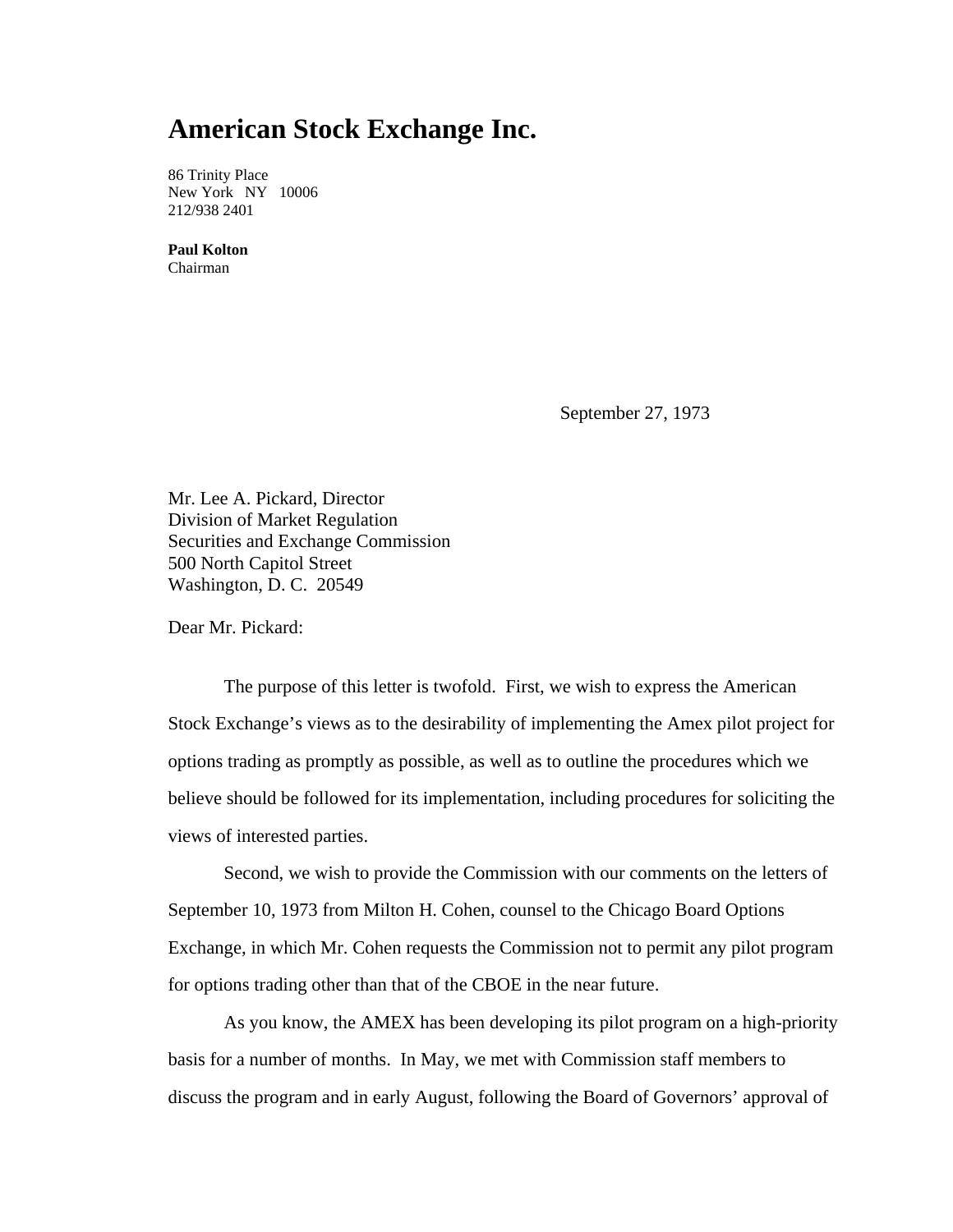Mr. Lee A. Pickard, Director Page 2 September 27, 1973

the pilot project, we submitted to the Commission a written report outlining the basic operational and regulatory aspects of the program and the public purposes that would be served by it.

 Further, we were afforded the opportunity to make an oral presentation to the full Commission earlier this month and responded to questions raised by the Commission and its staff. At that time we indicated that we were proceeding with the development of the pilot project as rapidly as possible, in order to meet our target date for its commencement on December 10, 1973. Meanwhile, as you know, we have submitted to the Commission staff, on an informal basis, a major portion of the extensive rule and Constitutional changes which will be necessary to implement the project.

 The Amex fully understands the Commission's determination to ensure that investors who write or purchase options receive all necessary regulatory protections, and that organized markets for trading in options are structured in a way consistent with the public interest. To this end, we have kept the Commission and the staff apprised of our plans and progress, and we certainly will continue to do so.

 Recently, the Commission staff has indicated it believes the first question to be addressed is whether it would be in the public interest for the Amex to commence a pilot project before the CBOE pilot project is completed -- and that the Commission has not yet resolved this question. Further, the staff has suggested it might be advisable to solicit the comments of interested parties on this "threshold" question prior to review by the Commission of the amendments to the Exchange Constitution and rules and the By-Laws and rules of the proposed Options Clearing Corporation, which have also been submitted to the Commission staff during the past few weeks.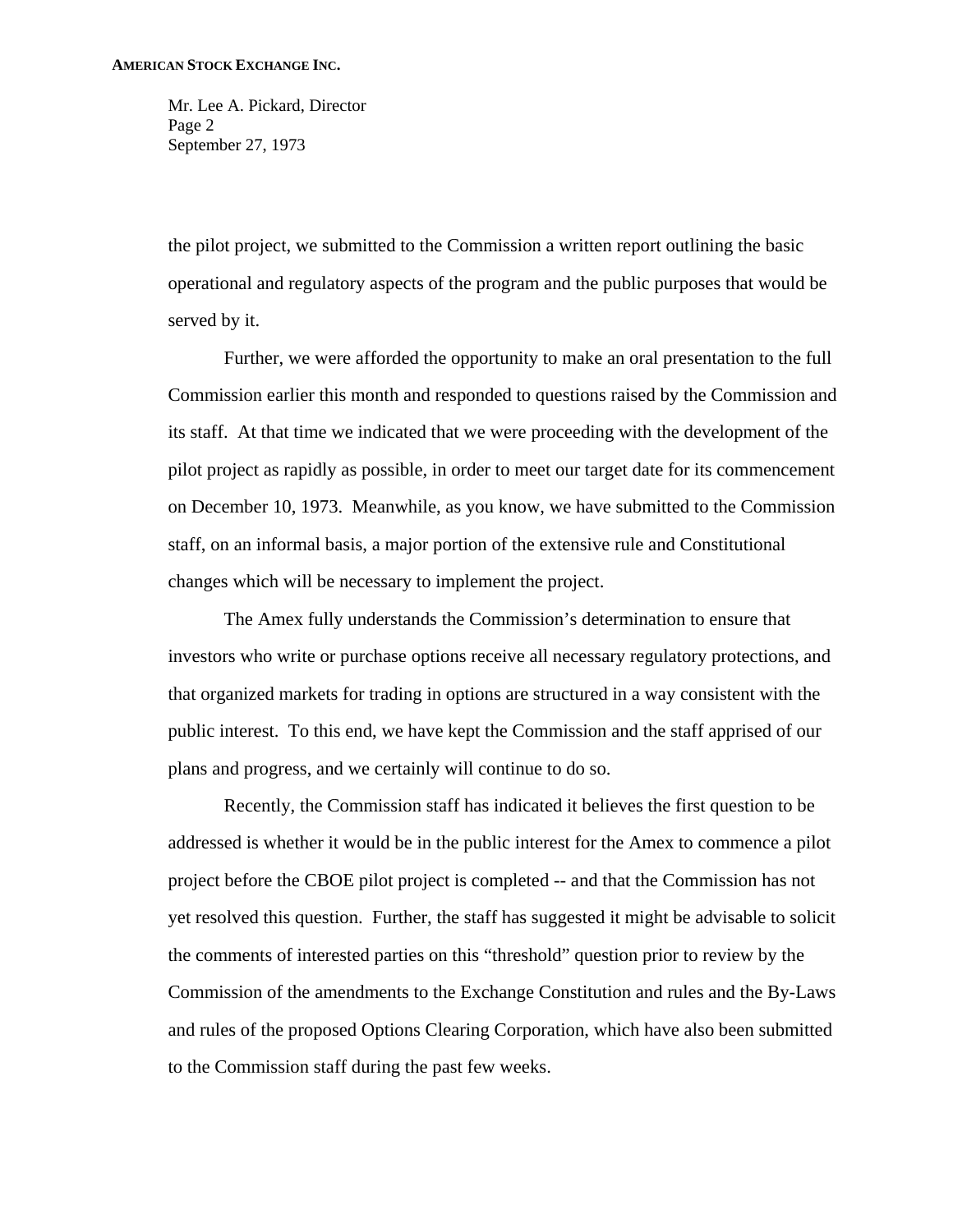Mr. Lee A. Pickard, Director Page 3 September 27, 1973

 We have little doubt that the additional information which would be made available through an Amex pilot program for options trading, to operate concurrently with the remaining life of the CBOE pilot project, would add significantly to the bank of knowledge necessary to evaluate broad-scale options trading; and that such data, not otherwise available, will be of great importance to the SEC, the public, and the securities industry.

 For example, the Amex pilot project will enable the Commission and the Exchange to analyze in detail the role of the specialist in an options market and the relative merits of combining the broker and dealer functions, as opposed to splitting these functions as is done under the CBOE system. In this area, we believe that two pilot programs can be expected to provide useful data as to which system works most effectively. Further, it will be possible to evaluate the significance of the specialist's "book" and to check the capability of the specialist or the market maker to make tighter and more orderly markets and to provide better continuity and depth. Such an analysis will be facilitated by the Amex's existing floor surveillance system, which includes a trade-by-trade review of every specialist transaction.

 Moreover, to the extent that competing markets are made in options in the same underlying stock, it will be possible to measure the likely effects of competition between markets. More broadly, we believe that an Amex pilot project will provide a valuable step, at an early stage, toward linking markets for trading in options in a central market system.

 A key area in which the Amex pilot also will provide additional data lies in the Exchange's market surveillance procedures. The demonstrated capability of these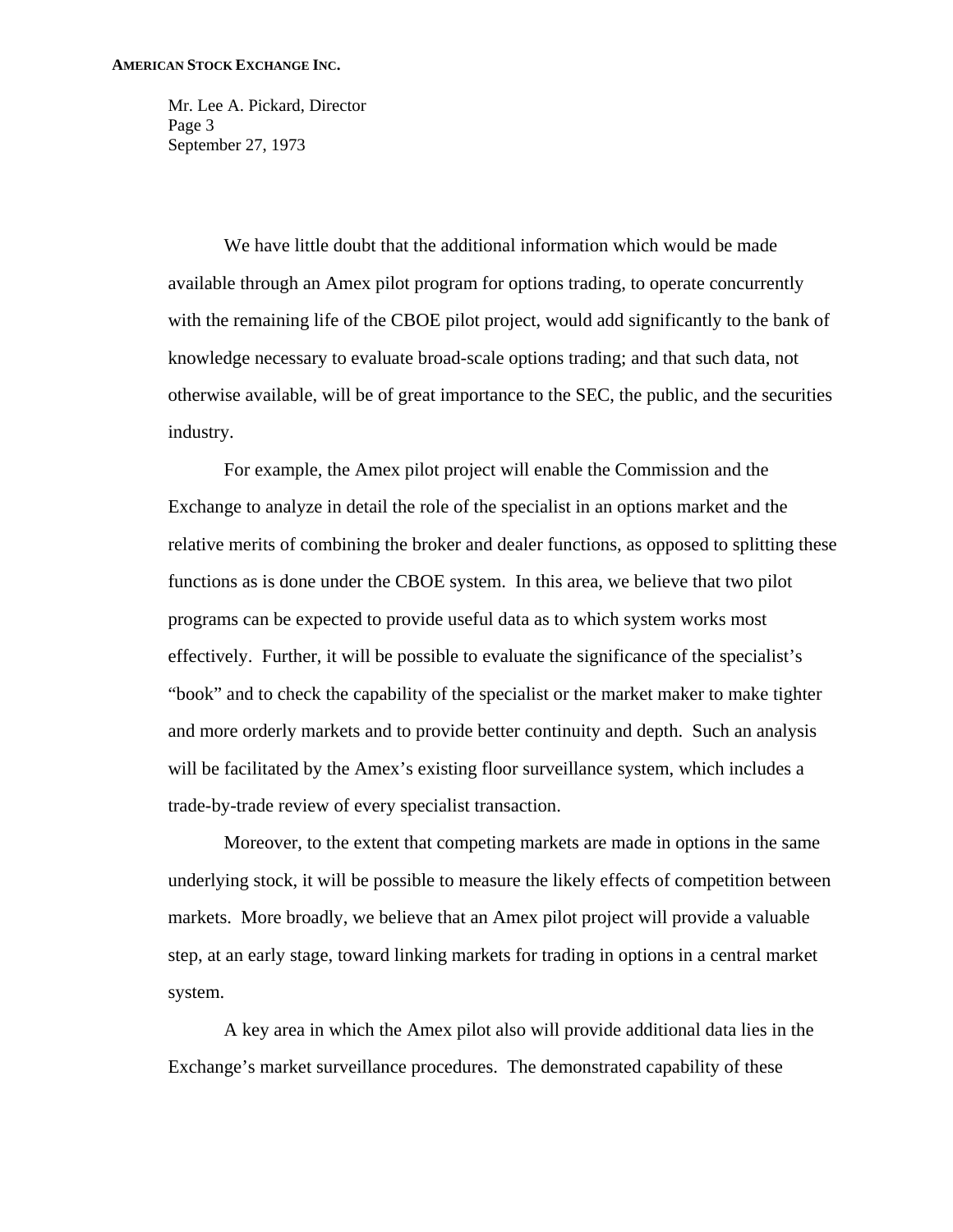Mr. Lee A. Pickard, Director Page 4 September 27, 1973

automated programs to analyze market activity -- some of them on a real-time basis - will be applied from the outset to options trading.

 Furthermore, with appropriate coordination, these surveillance procedures can help measure the impact of options trading on the underlying securities. To this end, the Amex will produce a daily "transaction journal" showing every trade and every quotation in each listed option; it is feasible to combine this surveillance tool promptly with corresponding data concerning the underlying stock, and thus, together with other procedures, to provide valuable insight, on a current basis, into the relationship between the options market and that for the underlying security.

 Apart from this capability to monitor the market, the Amex as a major institution has the floor space, the trained personnel, the nationwide communications network and the linkage to brokerage firms around the country, to assure that an options trading test is conducted in a measured and orderly way. Further, the Exchange's long experience in trading warrants will help focus on an aspect of options trading in which it is essential that the machinery to assure efficient and fair treatment of customers is in place. By way of illustration, the Exchange has developed over the years procedures for assuring orderly closing out of positions in warrants prior to their expiration date, including such procedures as regularly scheduled follow-ups with firms with large short positions.

 Finally, we believe that the continuous disclosure of options market transactions through the facilities of the Exchange's ticker network is of enormous importance to the public and the securities industry. It seems axiomatic that an options market which provides this kind of disclosure will provide the SEC with a substantial amount of useful data with respect to the potential public interest and possible inherent in options trading.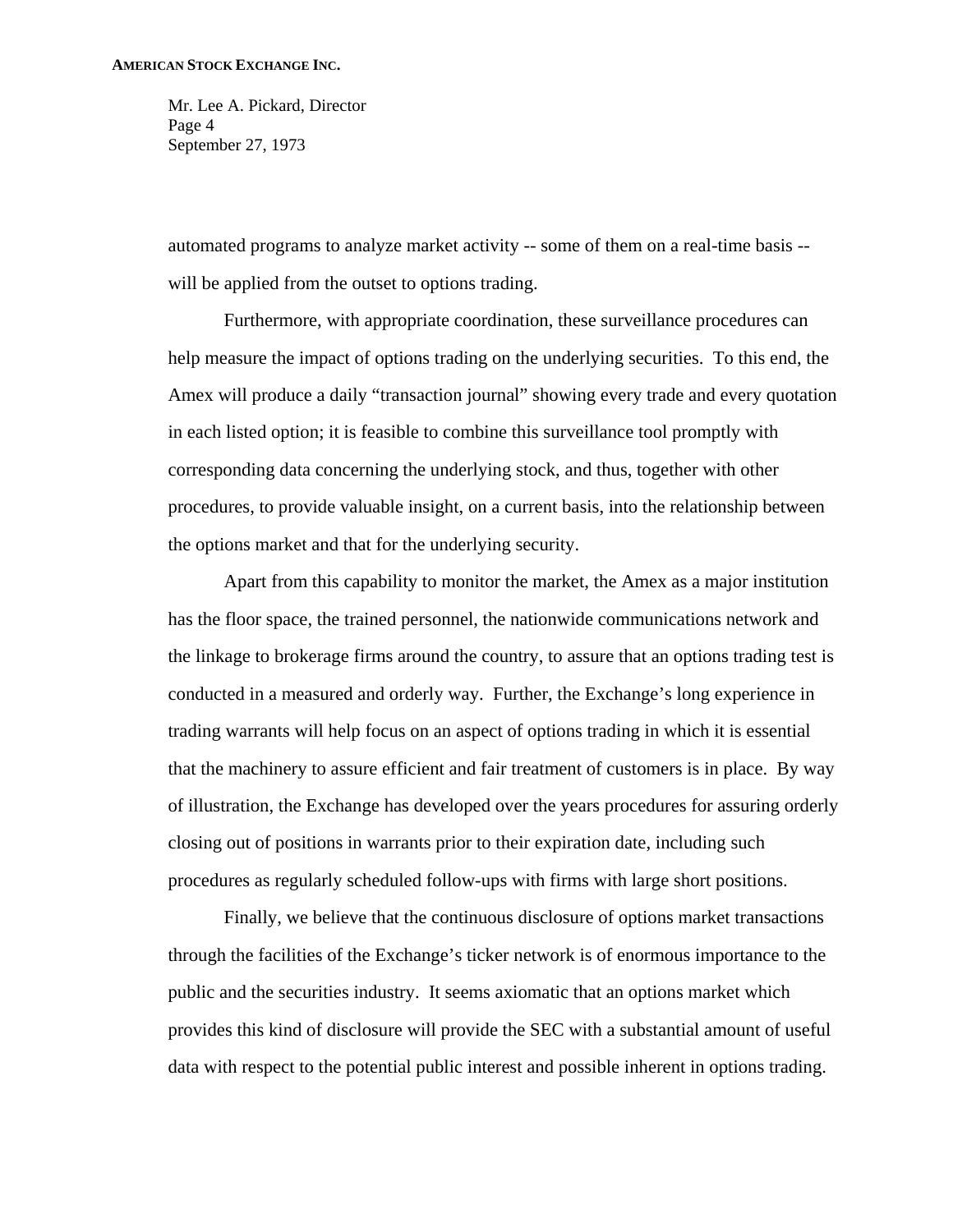Mr. Lee A. Pickard, Director Page 5 September 27, 1973

 Aside from these factors, which involve obtaining as much empirical data as possible from the Amex pilot, there are competitive considerations which cannot be ignored. We emphasize this point out of a deep concern that delays in implementing the Amex project, while the CBOE continues to expand and develop its ongoing program, will have the effect of giving the CBOE a de facto monopoly of exchange options trading in the United States. Such a result, though not intended by the Commission, would not only damage the Amex and its membership but would be completely contrary to the move toward maximum competition in the securities markets which the Commission and the Congress have repeatedly stressed.

 To dramatize this point, we understand that the CBOE will shortly, with SEC approval, significantly expand its number of posts and market makers and will at the same time add options in five new underlying securities. This also underscores the fact that the CBOE pilot project, by its terms, contains no limits as to the number of securities traded or the expansion of its options during the pilot, and no indication as to when the pilot itself is to be completed.

 While we believe the Commission will determine that an Amex pilot project is desirable, we are nevertheless concerned with the impact on the Exchange's efforts if the SEC decides to solicit comments on the question of whether there should be a second pilot project, even before it reviews the proposed Amex rules which are designed to implement the Exchange's options project.

 The delay which could be caused by such a procedure would certainly encompass weeks or even months. During this period, the Amex's carefully programmed effort, which is now entering the recruiting, training, and final design stages, would grind to an expensive halt. And during this period, the CBOE would presumably continue to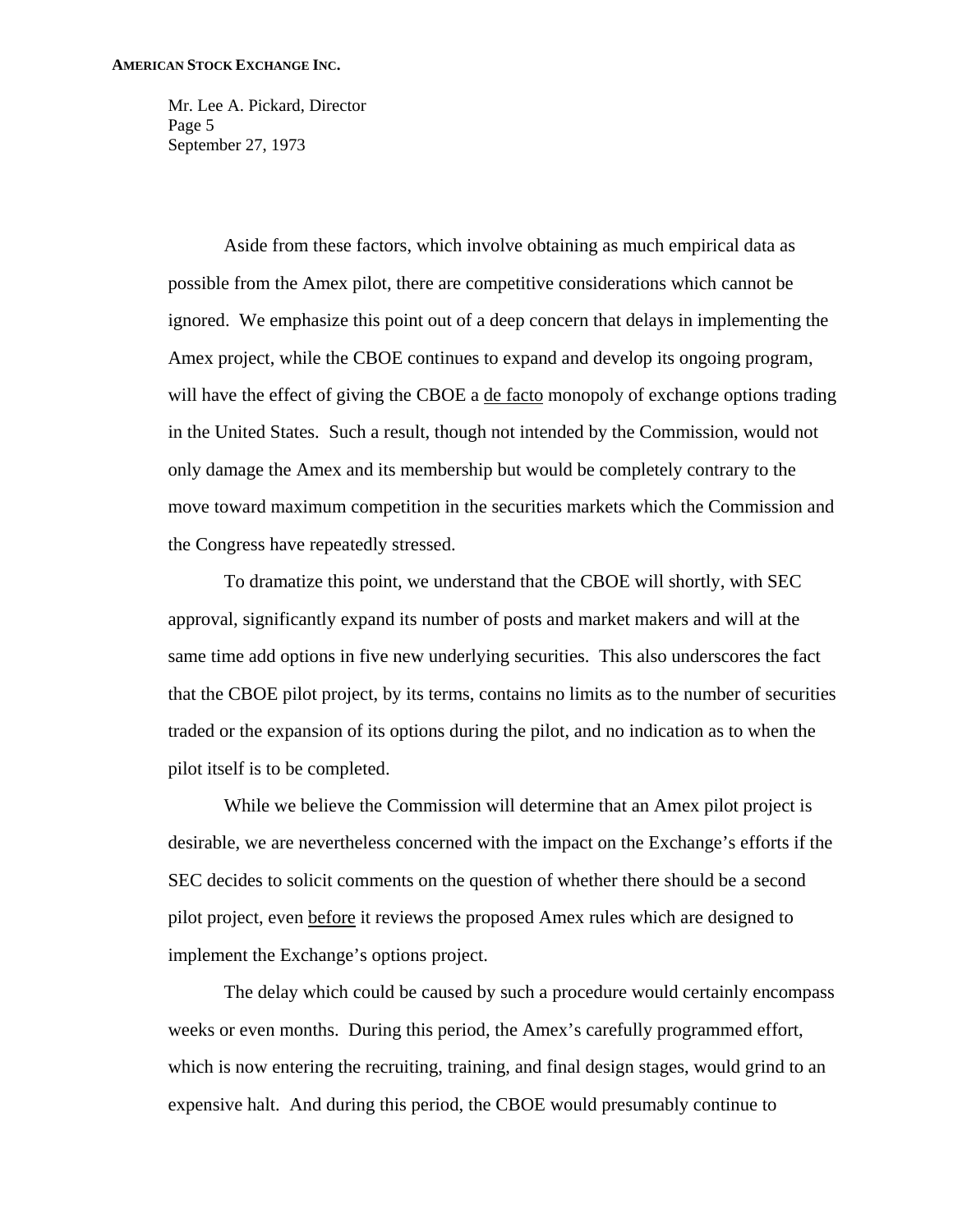Mr. Lee A. Pickard, Director Page 6 September 27, 1973

implement plans to increase the number of underlying stocks whose options are traded - a number which, according to the CBOE's report on the first three months of trading, is expected to reach 50 by year-end.

 Further, a large number of broker-dealers who are clearly anxious to participate in the Amex options project in order to service customers more effectively would be thwarted, and might assume the SEC wished to discourage options trading on the Amex. Thus, the impact of a delay would radiate beyond the Exchange -- to its members and their plans and commitments, and to their customers.

 In view of these considerations, we believe it would be productive to begin discussions promptly with the Commission staff of any questions which the staff may have regarding the proposed rules package, in order to resolve such questions expeditiously. We would then plan to solicit comments of all interested parties under the Amex's stated policy requiring such solicitation with respect to important rule or policy changes. In this connection, we would hope to reach agreement with the Commission on a mutually satisfactory method of soliciting and reviewing such comments, which would accommodate the regulatory purposes of both the SEC and the Exchange and which is consistent with proposed Rule 9b-1.

 If the Commission still believes it is also necessary to solicit comments on the question of whether a second pilot project is in the public interest, we strongly urge that this be done at the same time as comments are solicited on the proposed rule changes, so that there need be only one such solicitation, in view of the amount of time this procedure necessarily takes. In that way, it may be possible for the Amex program to be implemented without unnecessary and costly delay, and for the Amex to meet its target date of December 10, 1973, for commencing the pilot project.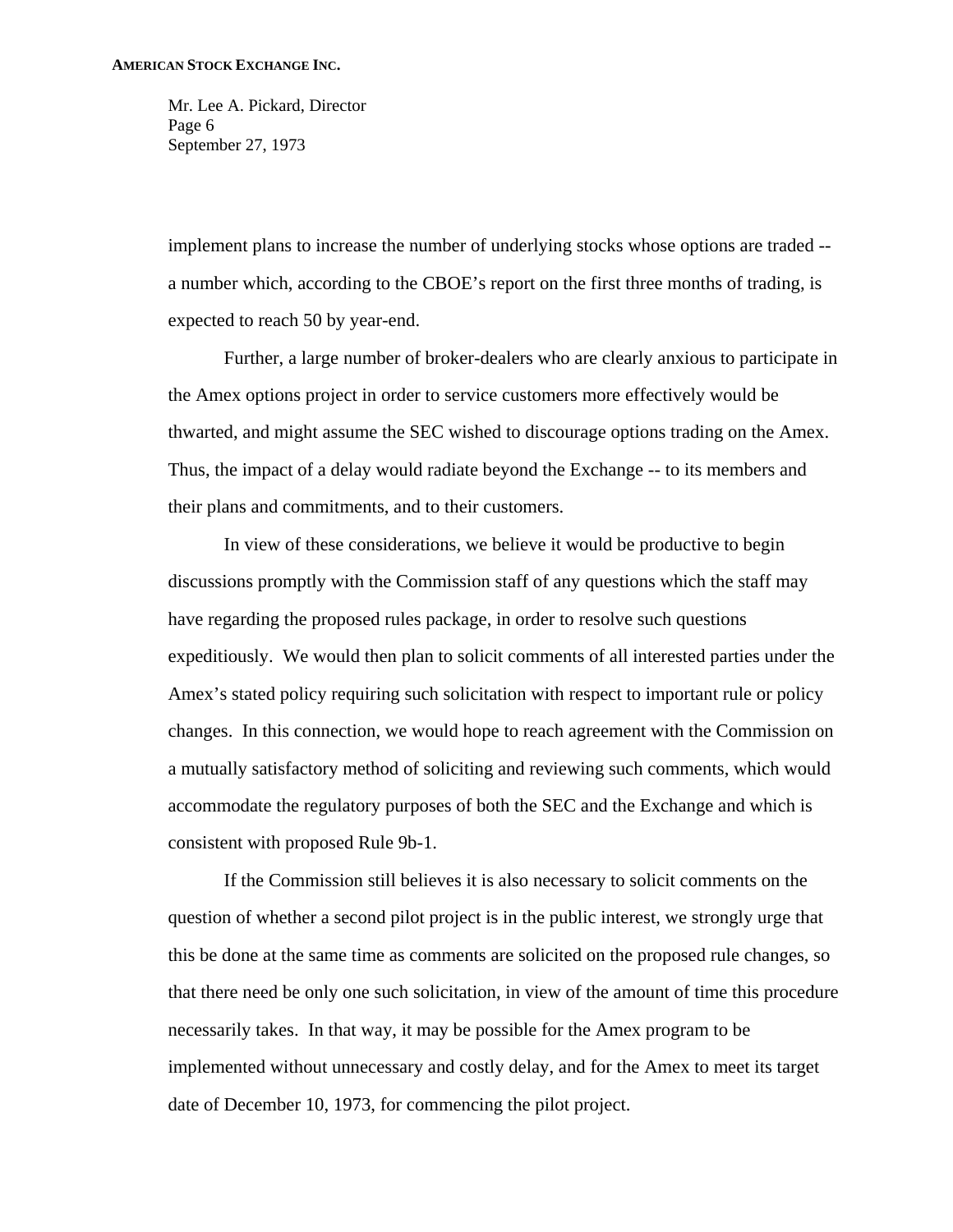Mr. Lee A. Pickard, Director Page 7 September 27, 1973

 We would like to comment, at this point, on Mr. Cohen's letter of September 10 in which he requests, on behalf of the CBOE, that the Commission not give a "green light" to any pilot program other than that of the CBOE in the near future, and in any event not to do so without fully considering the objections outlined in his letter. Most of the CBOE's objections to the Amex proceeding with its own options program have been considered above. We believe, also, that the key points now raised by the CBOE -- other than the fact that the CBOE would understandably prefer a field with no competitors - have been covered in our August report and September 11th presentation to the Commission. In that material we answered the questions: "Why should the Amex develop a pilot program for trading in options?" and, "What public purposes will be served?" Nevertheless, we would like to comment on each of the CBOE's specific objections.

 1. Burdens on Members – Mr. Cohen's letter states that the CBOE pilot program has imposed "significant burdens" on CBOE members and that additional pilot programs would accentuate these burdens on members "since they would be required to bear the costs of additional memberships and duplicative and inconsistent systems and procedures."

 Other than as an urgent plea for total protection from competition by other securities exchanges, this argument is difficult to understand. Approximately two-thirds of CBOE member firms are also Amex member firms and, in general, the responses of such firms to the Amex proposal to initiate its own pilot program have been enthusiastic. In fact, a number of such dual member firms have urged this Exchange to develop its program as quickly as possible because of the services which the Amex can provide: greater trading and processing facilities, more experienced market-making capability,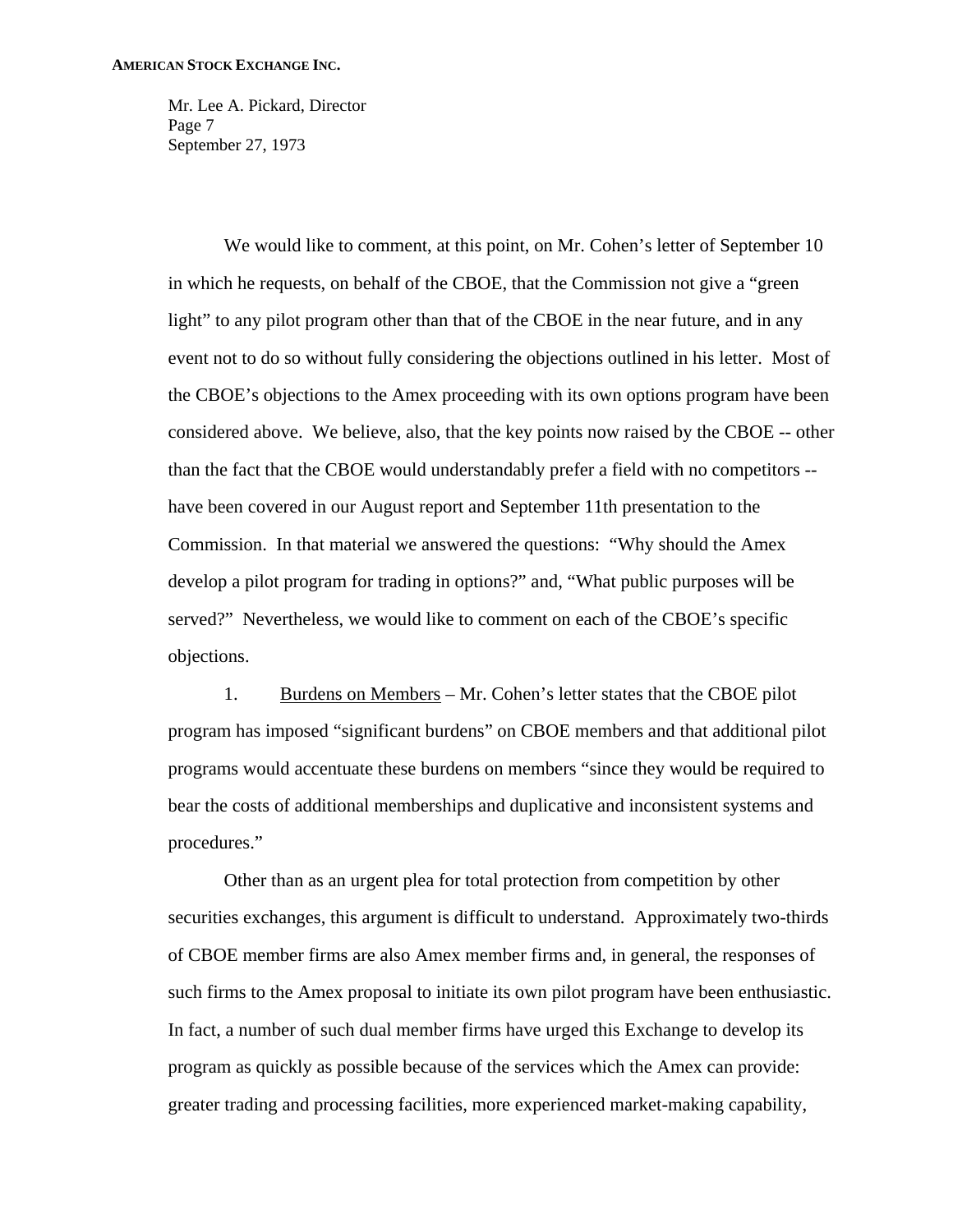Mr. Lee A. Pickard, Director Page 8 September 27, 1973

prompt availability of a nationwide ticker system, etc. Moreover, it cannot be ignored that Amex member firms throughout the country which are not members of the CBOE, and their customers, would benefit as a result of the entry of the Amex into the options market.

 The CBOE's contention that its members would be required to bear the costs of "duplicative or inconsistent systems and procedures" requires special comment. For one thing, Amex forms, procedures, options contracts and rules as they apply to member firm operations will largely and deliberately parallel those of the CBOE, so that confusion and duplicate costs can be avoided wherever possible. More important, from the beginning of its plans to establish an options market, the Amex attempted to open discussions with the CBOE with a view towards developing a clearing system that would interface, and perhaps by fully interchangeable, with the CBOE system. These attempts were based on our belief that both the public and the membership would benefit from such coordination, and that duplication would be minimized. Furthermore, we recognized that coordination at this early stage would facilitate and make less expensive the eventual development of a central market system for options trading.

 Although the Amex has suggested this approach on a number of occasions, the CBOE thus far has been reluctant to enter into meaningful discussions regarding the clearing process. In June and early July, exploratory meetings were held with the CBOE, but the Amex was informed in mid-July that the CBOE Board of Governors had decided that, while it was willing to continue discussions pertaining to coordination of options trading (involving forms, standardized contracts, an electronic book, etc.), any discussions regarding the clearing of options should be deferred and were not authorized. It was only against this background that the Amex set about to establish the Options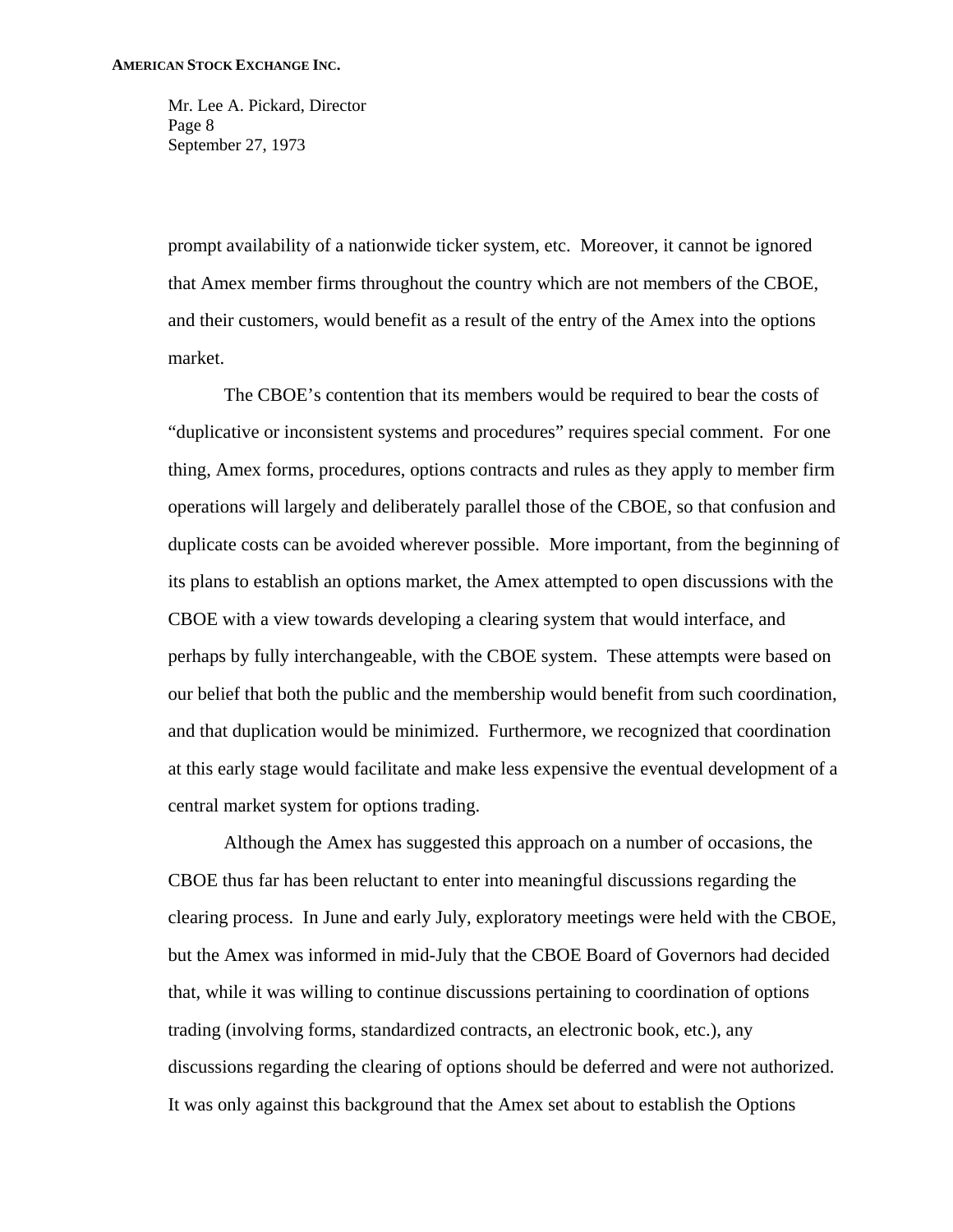Mr. Lee A. Pickard, Director Page 9 September 27, 1973

Clearing Corporation of New York in order to meet its timetable for commencement of a pilot project.

In view of these efforts -- and the CBOE's unwillingness to this date to discuss the development of a common clearing facility -- it is anomalous for the CBOE now to complain that an Amex pilot project would result in "duplicative or inconsistent systems and procedures."

2. Confusion Among Investors – CBOE's letter also states that a number of pilot systems might cause confusion among investors. While the basis for this concern is not fully explained, it is presumably that investors might be confused if the two exchanges have options with different terms and different rules and procedures.

We do not believe that confusion among investors is likely, since the options to be traded on the Amex will be standardized as to exercise price and expiration date, in the same way as those traded on the CBOE. Furthermore, far from being confused, investors will benefit from the Amex's regulatory and disclosure requirements, its facilities, and its surveillance program, as discussed above.

3. Surveillance and Regulation – The CBOE also expresses concern that enforcement of its rules would be complicated unless there is coordination of rules, such as position and exercise limits, and unless there is integration of responsibility for their enforcement.

We are in agreement with the thrust of this point and we see no reason why there should not be close coordination between the surveillance and regulatory programs of the two exchanges. It should be pointed out, moreover, that one of the major benefits of a second pilot project will be the opportunity to test different regulatory measures or approaches, such as defining market-making responsibilities.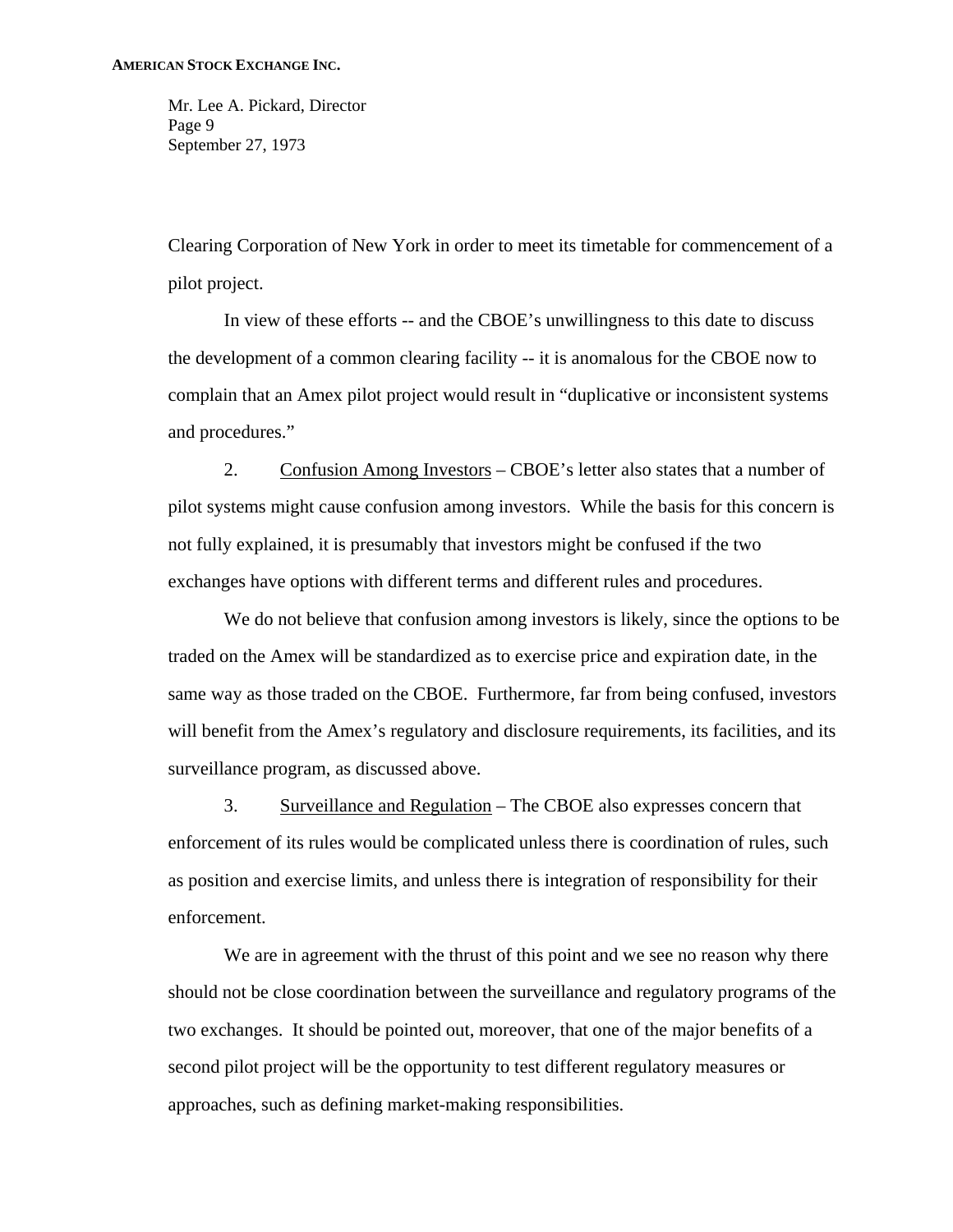Mr. Lee A. Pickard, Director Page 10 September 27, 1973

With respect to the rules specifically mentioned in the CBOE letter (Rules 4.11, 4.12, and 4.15), it should be noted that the corresponding Amex requirements (proposed Rules 905, 906 and 909) are substantially similar. Since these rules deal with numerical limits on positions and on exercise of options, it will be necessary, in situations where both exchanges trade in options for the same underlying stock, to determine whether these restrictions should be based on overall positions and exercises, rather than being applicable only to a single exchange. This is one of the matters that lends itself to effective cooperation between self-regulatory organizations and which we would expect to discuss with the Commission staff in the context of its review of the Amex proposed rule changes.

4. Market-Making – The CBOE states that if other exchanges are permitted to have pilot programs in which noncompeting specialists have access to a "book" of public orders, "an unequal situation would result in which CBOE's system could not be fairly tested."

The CBOE does not indicate any reason why its market-making system could not be fairly tested if another exchange has a concurrent pilot program using the traditional specialist system. In fact, as we indicated above, it would seem that this is precisely the area where two pilot programs can be expected to provide useful data as to which system works most effectively in attracting orders and in maintaining orderly markets.

5. National Market System – The CBOE states that, if other exchanges are to commence options trading, it would be better to develop a national market system at the outset rather than having different pilot programs develop separately.

We agree with this comment. As indicated above, we expect that by initiating the Amex pilot program at this time, the Amex will be able to contribute materially to a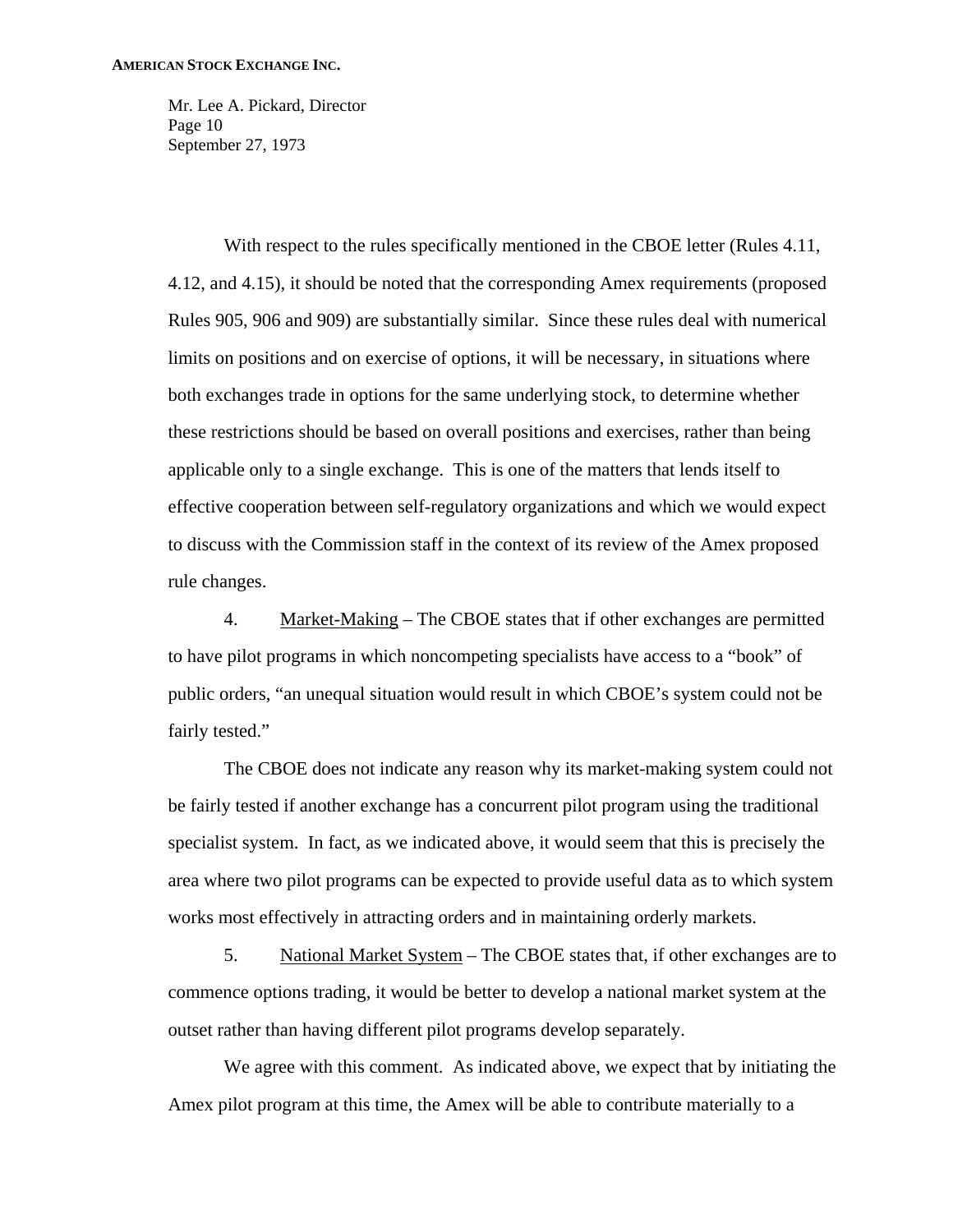Mr. Lee A. Pickard, Director Page 11 September 27, 1973

national market system for options trading, with extensive automation and communication facilities, which would be available to the CBOE, as well as to a wider public.

We believe, therefore, that the commencement of an Amex pilot program is entirely consistent with the ultimate development of a central system. It seems unreasonable, however, while such a system is being developed and evaluated, to permit one exchange to continue to expand its market, while all others are required to remain on the sidelines and not participate in the system's development.

6. Interface or Centralization of Clearing Systems – The CBOE states that a true national market system will necessarily involve interface or centralization of the clearing systems of the various exchanges which trade in options. We agree with this comment but, as described above, we have thus far been blocked by the decision of the CBOE board, communicated to the Amex last July, that it was unwilling for the CBOE to have any further discussions with the Amex in the foreseeable future on this important subject. The Amex for its part remains willing to develop promptly with the CBOE a completely compatible system for clearing, or a single system.

7. Ability to Conduct a Sound and Fair Test of CBOE's New Market – Finally, the CBOE states that additional pilot programs by other exchanges would add nothing to the test of an exchange options market but "would impose burdens that the CBOE should not fairly be expected to sustain until its roots are more firmly planted." As we have outlined earlier in detail, the Amex can provide invaluable data and make significant contributions to an options test as a result of its facilities, experience and regulatory capabilities.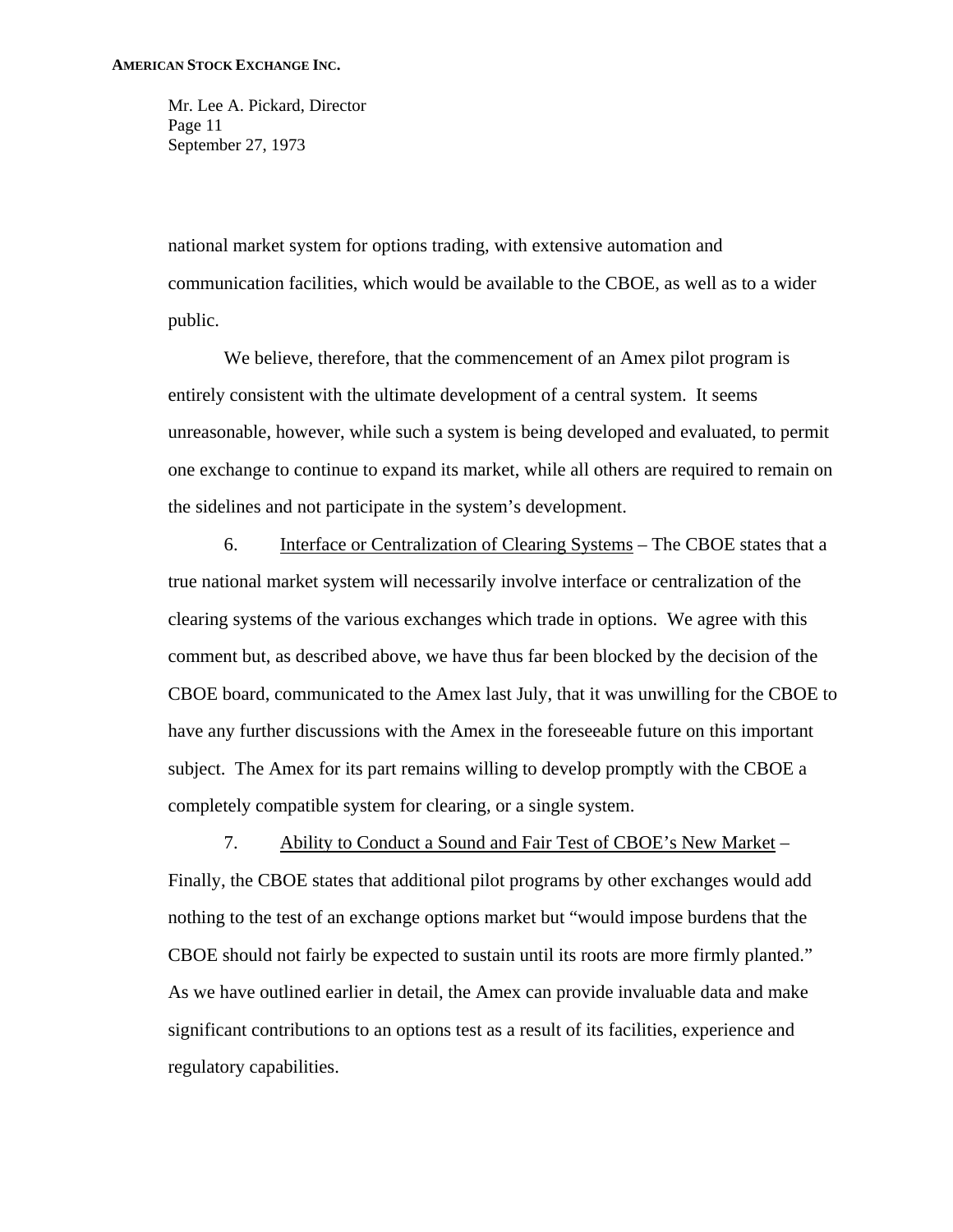Mr. Lee A. Pickard, Director Page 12 September 27, 1973

In essence, it appears that the concern of the CBOE narrows down to a fear of possible competing markets. While this fear may be understandable, it would not seem appropriate for the Commission to invoke its procedures to provide protection against competition particularly when the public interest will be served through an additional pilot program that will develop data essential to the Commission in reaching a final decision.

Finally, we wish to comment on the suggestion by the CBOE that the Commission treat the filing by any other exchange looking to a pilot program as an original application for registration as a national securities exchange under Section 6 of the Exchange Act. In short, the CBOE wants the American Stock Exchange -- a registered national securities exchange for the past 39 years -- to go through the expense and time-consuming procedures of preparing and filing an entirely new application for registration under the Act in order to trade an additional group of securities. Since there is no basis for this suggestion under the Act, or even from a policy viewpoint, it seems clear that the purpose of the CBOE suggestion is to create as many difficulties and obstacles as it can for any other exchange which intends to commence trading in options.

As stated above, the Amex intends to work closely with the Commission and welcomes the careful scrutiny which its plan deserves and will receive from the Commission and others. We believe, in short, that the SEC's review of this material, and the comments to be received from interested parties, including the CBOE, will be helpful to the Exchange in initiating its pilot program.

We therefore respectfully request the Commission and its staff to avoid unnecessary delay in performing its statutory review function, and to take those prudent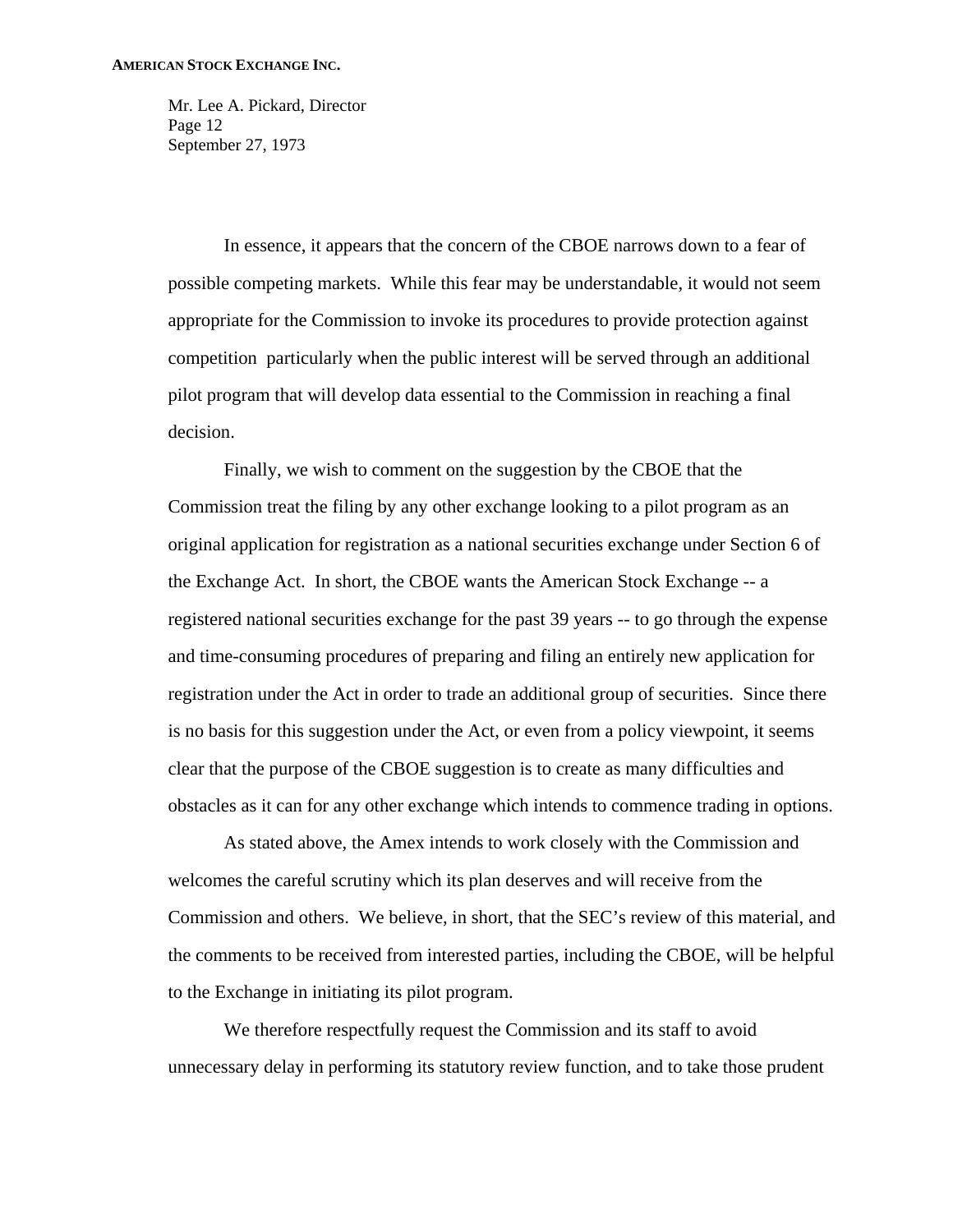Mr. Lee A. Pickard, Director Page 13 September 27, 1973

steps necessary so that the pilot program can be initiated by the Exchange's target date of December 10, 1973.

We are sending copies of this letter to each of the Commissioners and to the CBOE and PBW Stock Exchange.

Sincerely,

Paul Kolton

cc: (See Distribution List Attached)